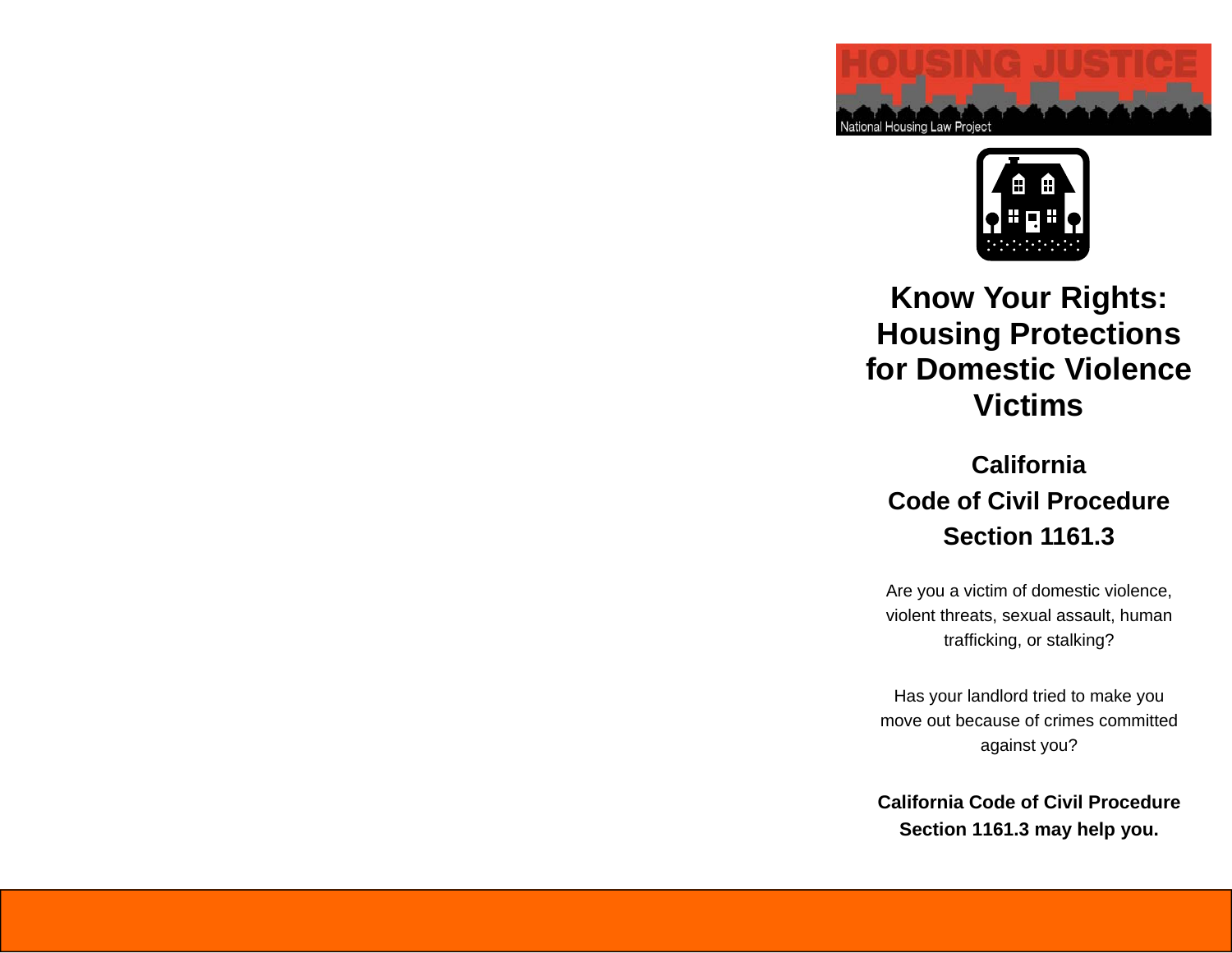# **Housing Protections for Domestic Violence Victims**

#### **1. What is California Code of Civil Procedure Section 1161.3?**

The law stops landlords from making tenants move out because they have been victims of domestic violence, violent threats, sexual assault, human trafficking, stalking, or elder/dependent adult abuse.

#### **2. What does the law do?**

In most California cities, a landlord can end a tenancy for any reason. A landlord may be able to evict you because of noise complaints, fighting, or calls to the police, even if these acts were related to violence against you. The law stops landlords from evicting you based on acts of domestic violence, sexual assault, human trafficking, stalking, or elder/dependent abuse committed against you.

#### **3. Who can use the law?**

You can use the law if you:

- $\bullet$ Rent your home.
- $\bullet$ Have a restraining order or police report.
- $\bullet$  Do not live with the person who committed the abuse against you.

#### **4. What if my landlord tries to evict me because of the abuse against me?**

If your landlord tries to evict you because of the abuse against you, the law may protect you. Ask a domestic violence agency or legal aid attorney to help you right away if you receive an eviction notice.

#### **5. What type of proof do I need to use the law?**

The law may protect you if you have:

- $\bullet$ A restraining order, OR
- $\bullet$  A police report showing that you were the victim of domestic violence, sexual assault, human trafficking, stalking, or elder/dependent adult abuse.

The police report or restraining order can be no more than 180 days old.

#### **6. What if I do not have a police report or restraining order?**

The law requires that you have either a police report or restraining order. If you don't have these documents, ask a domestic violence agency or legal aid to help you talk to your landlord. These agencies also can help you get a restraining order.

#### **7. Can my landlord ever make me move out because of the abuse?**

Yes. Even if you are a victim, your landlord still can end your tenancy for two reasons:

- You allow the person named in the restraining order or police report to visit the property, or
- The abuser is a physical threat to other tenants or to their use of the property.

If your landlord seeks to evict you for one of these reasons, he or she first must notify you of the problem and give you three days to correct it.

#### **8. What if I live with the abuser?**

This law does not apply to you if you live with the abuser. Ask a domestic violence agency or legal aid to help you talk to your landlord about your options.

#### **9. What if I need help to use the law?**

If you believe your landlord isn't following the law, contact a legal aid attorney, fair housing agency, or domestic violence agency.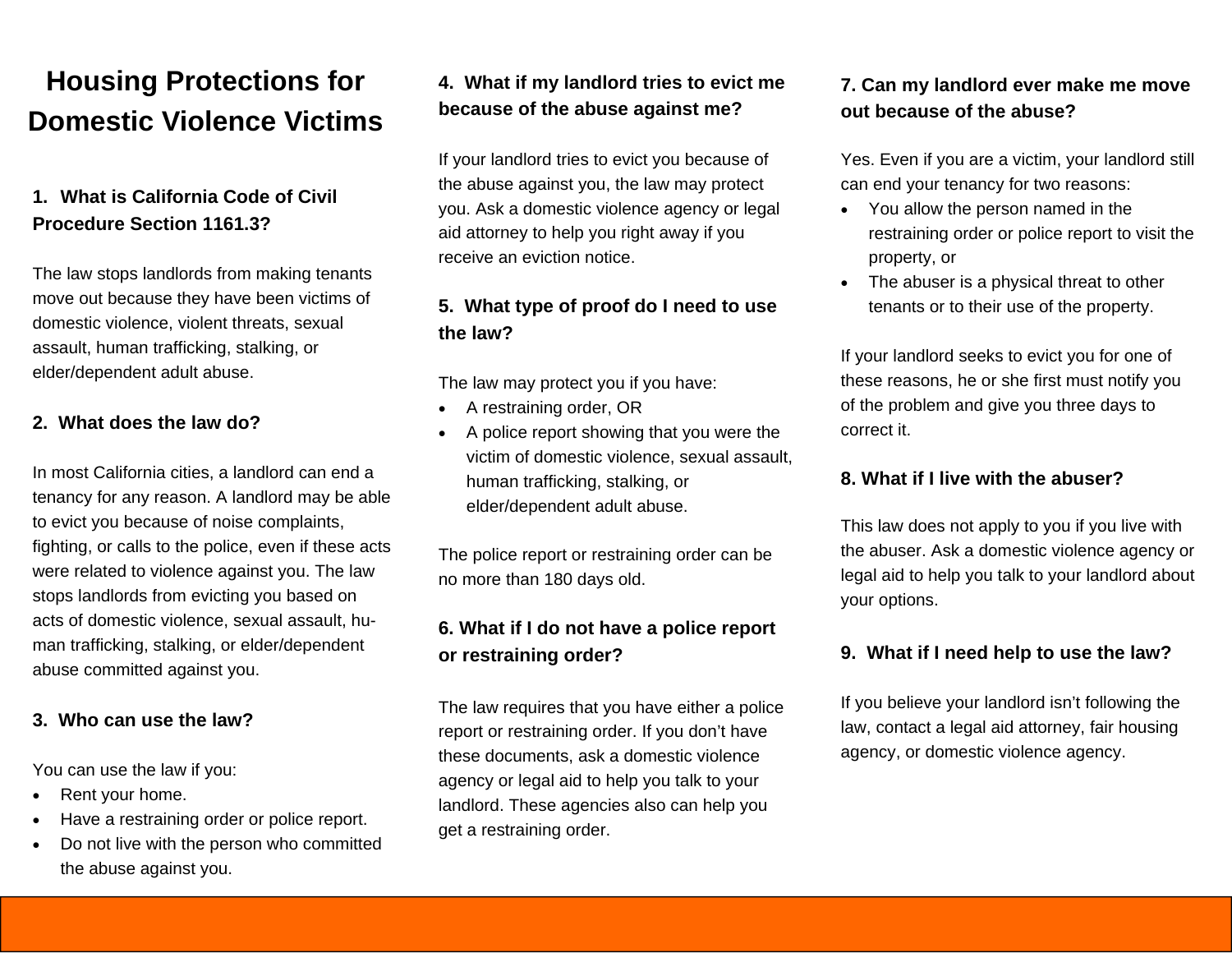



# **Conozca sus derechos: Protecciones de vivienda para víctimas de violencia doméstica**

## **Artículo 1161.3 del Código de Procedimiento Civil de California**

¿Es víctima de violencia doméstica, amenazas violentas, ataque sexual, trata de personas o acecho?

¿El arrendador ha tratado de desalojarlo por los delitos cometidos contra usted?

**El artículo 1161.3 del Código de Procedimiento Civil de California puede ayudarlo.**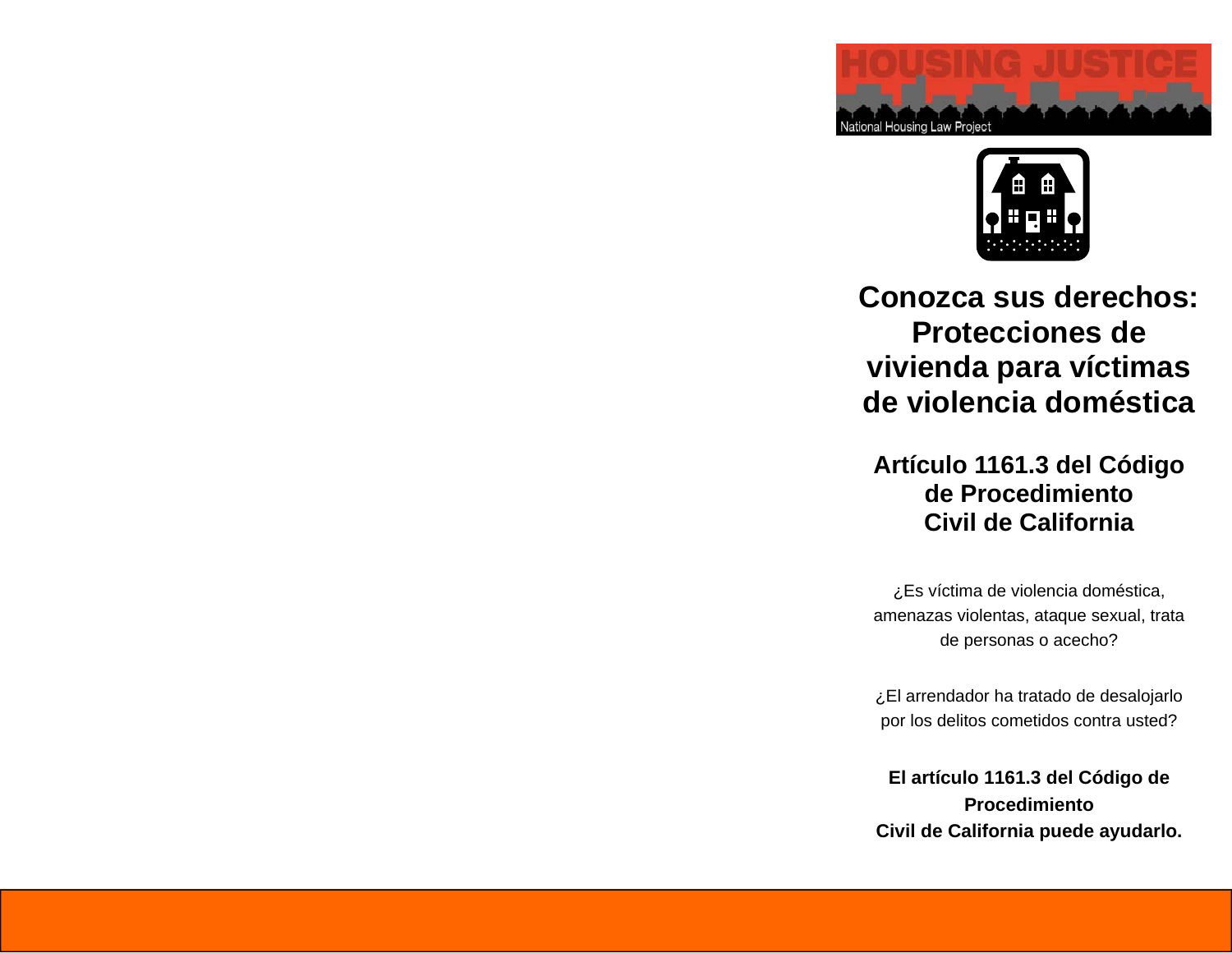### **Protecciones de vivienda para víctimas de violencia doméstica**

#### **1. ¿Qué es el artículo 1161.3 del Código de Procedimiento Civil de California ?**

La ley impide a los arrendadores que desalojen a los inquilinos porque han sido víctimas de violencia doméstica, amenazas violentas, ataque sexual, trata de personas, acecho o maltrato de ancianos o adultos dependientes.

#### **2. ¿Cómo actúa la ley?**

En la mayoría de las ciudades de California, un arrendador puede terminar un arrendamiento por cualquier motivo. Un arrendador puede desalojarlo por quejas de ruidos, peleas o llamadas a la policía, aun cuando estos actos estén relacionados con la violencia contra usted. La ley impide a los arrendadores que la desalojen debido a actos de violencia doméstica, ataque sexual, trata de personas, acecho o maltrato de ancianos o dependientes cometidos contra usted.

#### **3. ¿Quiénes pueden usar la ley?**

Puede usar la ley en los siguientes casos:

- $\bullet$ Si alquila su casa.
- $\bullet$  Si tiene una orden de restricción o un informe policial.
- $\bullet$ Si no vive con la persona que cometió el

maltrato contra usted.

#### **4. ¿Qué sucede si el arrendador trata de desalojarme debido al maltrato cometido contra mí?**

Si el arrendador trata de desalojarlo debido al maltrato contra usted, la ley puede protegerlo. Pida a una agencia de violencia doméstica o a un abogado de asesoramiento legal que lo ayude de inmediato si recibe un aviso de desalojo.

#### **5. ¿Qué tipo de prueba necesito para aplicar la ley?**

La ley puede protegerlo si tiene lo siguiente:

- $\bullet$ Una orden de restricción, O
- $\bullet$  Un informe policial en el que se especifique que usted fue víctima de violencia doméstica, ataque sexual, trata de personas, acecho o maltrato de ancianos o adultos dependientes.

El informe policial o la orden de restricción pueden tener hasta 180 días de antigüedad.

#### **6. ¿Qué sucede si no tengo un informe policial o una orden de restricción?**

La ley exige que tenga un informe policial o una orden de restricción. Si no tiene estos documentos, pida a una agencia de violencia doméstica o a un asesor legal que la ayuden a hablar con el arrendador. Estas agencias también ayudan a obtener una orden de restricción.

#### **7. ¿El arrendador puede desalojarme debido al maltrato ?**

Sí. Aunque usted sea víctima, el arrendador puede terminar su arrendamiento por dos motivos:

- $\bullet$  Porque usted permitió que la persona nombrada en la orden de restricción o en el informe policial visitara la propiedad.
- $\bullet$  Porque el agresor es una amenaza física para otros inquilinos o para el uso de la propiedad.

Si el arrendador procura desalojarlo por uno de estos motivos, debe notificarle sobre el problema y darle tres días para solucionarlo.

#### **8. ¿Qué sucede si vivo con el agresor?**

La ley no se aplica a su caso si vive con el agresor. Pida a una agencia de violencia doméstica o de asesoramiento legal que lo ayude a hablar con el arrendador sobre sus opciones

#### **9. ¿Qué sucede si necesito ayuda para aplicar la ley ?**

.

Si considera que el arrendador no respeta la ley, comuníquese con un abogado de asesoramiento legal, una agencia de vivienda justa o una agencia de violencia doméstica.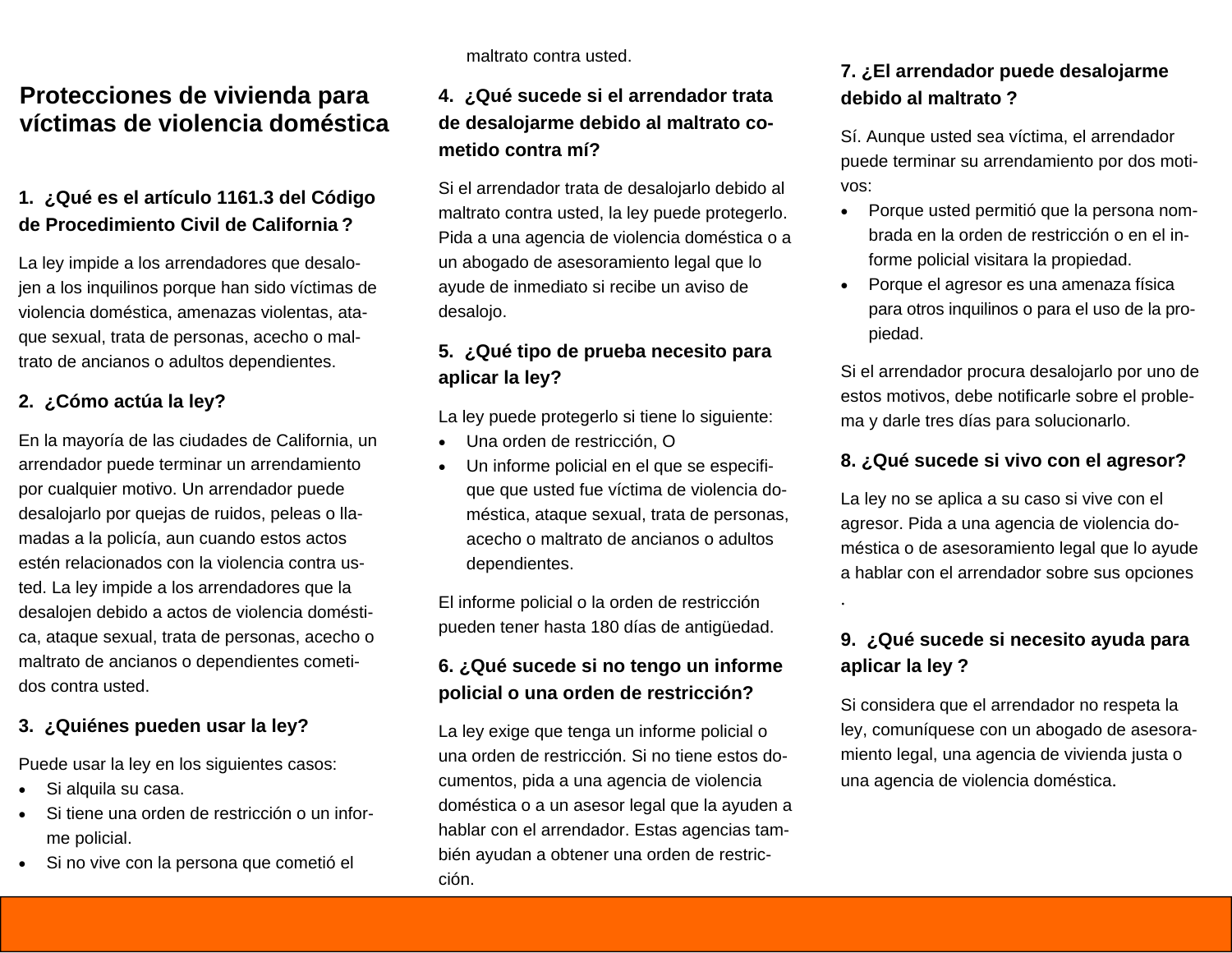# California Law Protects Survivors from Eviction



*All too often, landlords attempt to evict survivors of domestic violence, sexual assault, stalking, human trafficking, or elder/dependent adult abuse because of disturbances, violence, or damage caused by an abuser. California Code of Civil Procedure Section 1161.3 prohibits landlords from evicting survivors because of the violence committed against them.* 

# 1. What does the eviction defense law do?

California Code of Civil Procedure Section 1161.3 prohibits a landlord from evicting a tenant (or refusing to renew a tenant's lease) based on acts of domestic violence, sexual assault, stalking, human trafficking, elder abuse, or dependent adult abuse committed against the tenant. The law is designed to prevent survivors from being evicted simply for reporting abuse.

## 2. When can a survivor use this law?

Survivors who are renters in California can use this law as a defense to an eviction action, as long as he or she (1) has obtained a restraining order or police report that is not older than 180 days and (2) does not live with the abuser.

## 3. What types of proof does a survivor need to use the law?

The survivor must have a restraining order or police report documenting the domestic violence, sexual assault, stalking, human trafficking, elder abuse, or dependent adult abuse. The restraining order or police report cannot be more than 180 days old.

# 4. Even if the survivor provides this information, can he or she still be evicted?

 A survivor who provides the required information may still be evicted (or fail to obtain a lease renewal) if he or she has already used this law for protection, AND either: (1) the survivor allows the person named in the restraining order or police report to visit the property; OR (2) the landlord reasonably believes the abuser is a physical threat to other tenants or people on the property, or to a tenant's "right to quiet possession." Before